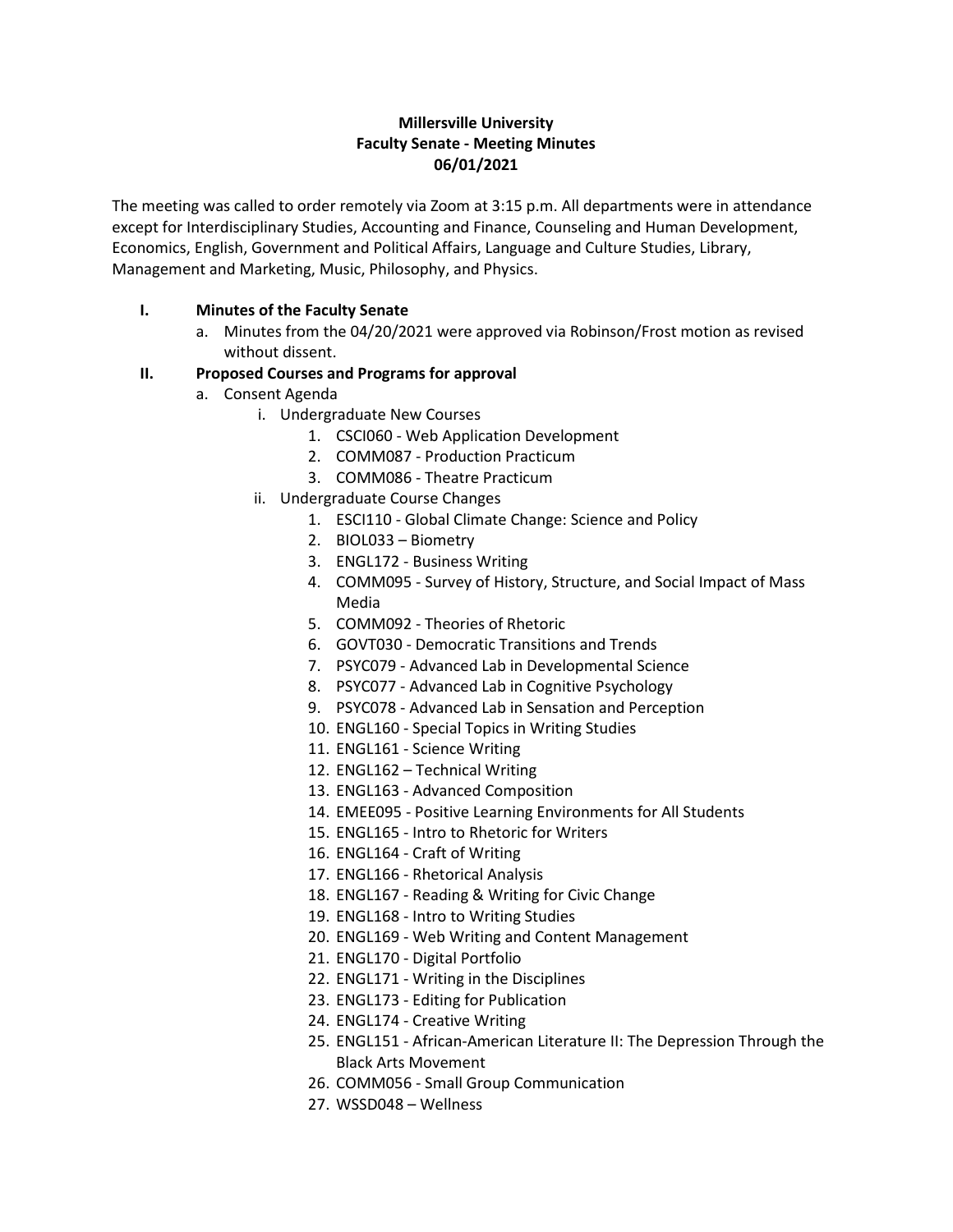- 28. COMM076 Persuasion
- 29. COMM065 Communication and Conflict Management
- 30. COMM082 Introduction to Audio and Video
- 31. ENGL150 Comparative Literature I: 1850-1925
- 32. ENGL152 Poetry Seminar
- 33. COMM063 Communication/Culture/Community
- iii. Undergraduate New Programs
	- 1. None
- iv. Undergraduate Program Changes
	- 1. COMM057 Communication Studies
	- 2. COMM097 Media Art Production\*
	- 3. BIOL031 BS Biology Botany Option
	- 4. COMM094 B.S. Speech Communication
	- 5. COMM093 BS in Speech Communication with option in Theatre
	- 6. COMM088 B.A. Entertainment Technology
	- 7. CSCI058 Computer Science Major
	- 8. MUSI089 Bachelor of Science in Music Industry, Music Audio Technology Concentration
	- 9. ENGL125 English, ESL option and Linguistics option
- v. Graduate New Courses
	- 1. EDFN064 Disciplinary Thinking
	- 2. EDFN063 Teaching and Learning in Secondary Classrooms
	- 3. EDFN065 Inquiry into Inclusive Classroom Instruction
	- 4. EDFN066 Universal Design for Learning: Curricular Access for All **Students**
	- 5. NURS071 Nursing Leadership and Administration
	- 6. NURS072 Leading Quality and Safety
	- 7. NURS073 Healthcare Financing and Value-Based Care
	- 8. NURS074 Leading Others and Organizations
	- 9. NURS075 Nursing Leadership Practicum
- vi. Graduate Course Changes
	- 1. NURS079 Research Methodology
	- 2. SOWK052 SOWK 525 Research Methods
	- 3. SOWK062 Advanced Field Practicum I
	- 4. SOWK055 Field Practicum II
	- 5. SOWK058 Advanced Social Welfare Policy
	- 6. SOWK054 Field Practicum I
	- 7. PSYC052 Child Psychopathology
	- 8. PSYC054 Internship in Psychology
	- 9. PSYC057 Psychological Assessment I
	- 10. PSYC062 Consultation
	- 11. PSYC060 Internship Seminar in School Psychology
	- 12. PSYC059 Practicum in School Psychology
	- 13. PSYC063 Assessment of English Language Learners
	- 14. PSYC071 Clinical Interviewing and Appraisal Skills
	- 15. EMEE091 Methods for Teaching English Language Learners
	- 16. MATH040 Transformational Geometry for Teachers
- vii. Graduate New Programs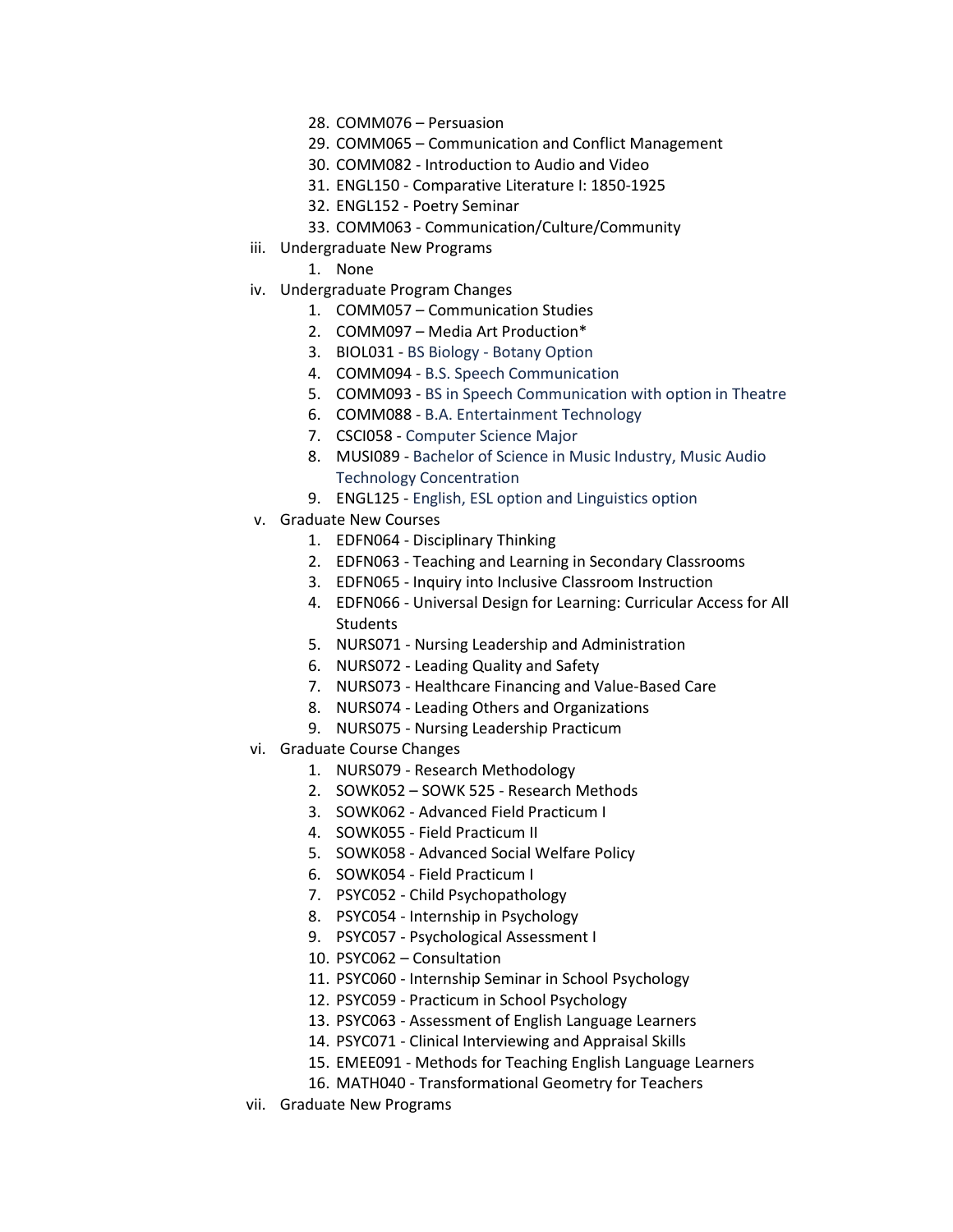- 1. SOWK041 School Social Work Certification
- 2. EDFN067 Assessment, Curriculum and Teaching
- 3. EDFN051 MSN Nursing Leadership Track

## viii. Graduate Program Changes

1. None

\*COMM097 – Dr. Delle noted that the decanal analysis was not complete for this proposed change, but initial review appears to generate some significant resource issues that may result in this proposal not being approved at Dean's Council. Discussion between Dr. Delle and Dr. Woodall (COMT) resulted in agreement to leave proposal on consent agenda in order to move proposal forward. The expectation is that COMT and Dean will work to address concerns rather than decline proposal and restart the process.

#### **III. Report of the Faculty Senate Chairperson – Jeri Robinson**

- a. Announcements
	- i. Faculty Senate Meeting Dates Spring 2021 ( $1<sup>st</sup>$  and  $3<sup>rd</sup>$  Tuesday)
		- 1. June 1, at 3:00 pm

## **IV. Proposed Curricular Frameworks for endorsement**

a. None

## **V. Report of the Administrative Officers**

- a. Dr. James Delle, Associate Provost
	- i. Updated senate on COVID policies and transitioning to return to full time on campus work.
	- ii. Updated senate on personnel changes. Dean Michael Jackson (SCTE) leaving MU. Delray Schultz interim dean with new search ongoing. New provost is onboarding now.
	- iii. Fall Reopening Team continues to work on fall planning.
	- iv. Enrollment Incoming students, record # of students applying +10%, Admission +11%, deposits increase from last spring, potentially smaller than normal incoming class.

# **VI. APSCUF Updates**

- a. Dr. Kelly Banna, APSCUF President
	- i. Fall Reopening Team
		- 1. Recommendations to cabinet
			- a. Broad COVID related recommendations
			- b. Network outage recommendations
		- 2. More specific division plans to be determined.

# **VII. Reports of the Faculty Senate Standing Committees**

- a. Educator of the Year Committee (EDOY): Ex-Officio chair, Shaun Cook
	- i. Proposed Policy Criteria consolidation into categories and rewording was approved without dissent.
- **VIII. Report of the Student Government Association**
	- a. None
- **IX. Report of the Graduate Student Association**

# a. None

- **X. Announcement of new courses, programs or changes to existing courses/program** a. See weekly CAP announcements.
- **XI. Reports of the Faculty Senate, Convened Committees, Area or Special Committees** a. None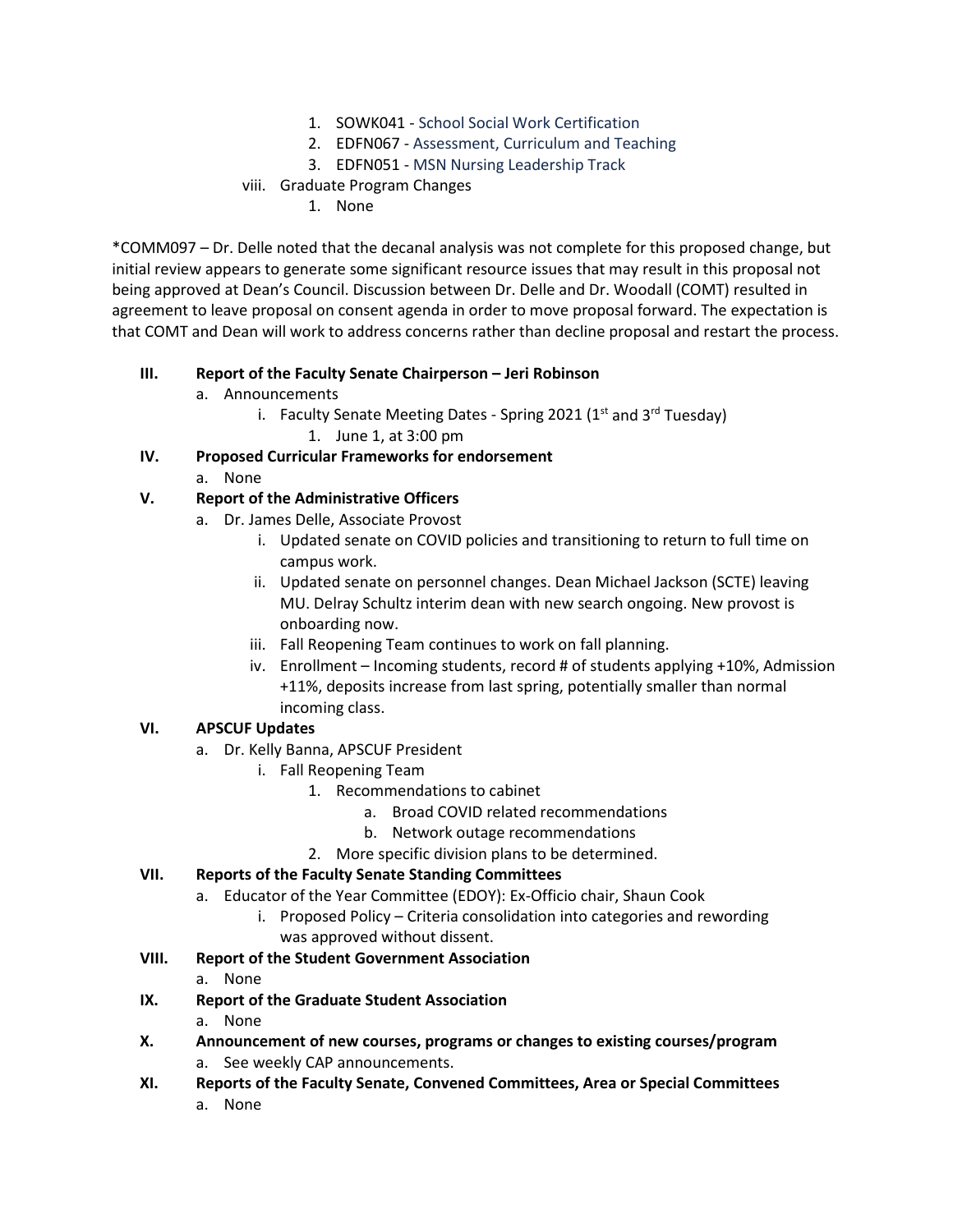#### **XII. Faculty Emeriti Resolutions**

- a. Dr. John McLarnon, III, History Department (Maxwell/Robinson) approved without dissent.
- b. Dr. Joel Piperberg, Biology Department (Klosinska/Cardwell) approved without dissent.
- **XIII. Faculty Senate Elections**
	- a. None
- **XIV. New Business**
	- a. None

A Frost/Woodall motion to adjourn was approved without dissent at 3:53pm.

Respectfully Submitted, Ethan E. Frost Faculty Senate Secretary

#### **ACTION SUMMARY - 06/01/2021**

*Minutes Approved*

 $\bullet$  04/20/2021

*Course and Program Proposals (CAP Proposal ID# - Title)*

#### *Undergraduate New Courses Approved*

- 1. CSCI060 Web Application Development
- 2. COMM087 Production Practicum
- 3. COMM086 Theatre Practicum

*Undergraduate Course Changes Approved*

- 1. ESCI110 Global Climate Change: Science and Policy
- 2. BIOL033 Biometry
- 3. ENGL172 Business Writing
- 4. COMM095 Survey of History, Structure, and Social Impact of Mass Media
- 5. COMM092 Theories of Rhetoric
- 6. GOVT030 Democratic Transitions and Trends
- 7. PSYC079 Advanced Lab in Developmental Science
- 8. PSYC077 Advanced Lab in Cognitive Psychology
- 9. PSYC078 Advanced Lab in Sensation and Perception
- 10. ENGL160 Special Topics in Writing Studies
- 11. ENGL161 Science Writing
- 12. ENGL162 Technical Writing
- 13. ENGL163 Advanced Composition
- 14. EMEE095 Positive Learning Environments for All Students
- 15. ENGL165 Intro to Rhetoric for Writers
- 16. ENGL164 Craft of Writing
- 17. ENGL166 Rhetorical Analysis
- 18. ENGL167 Reading & Writing for Civic Change
- 19. ENGL168 Intro to Writing Studies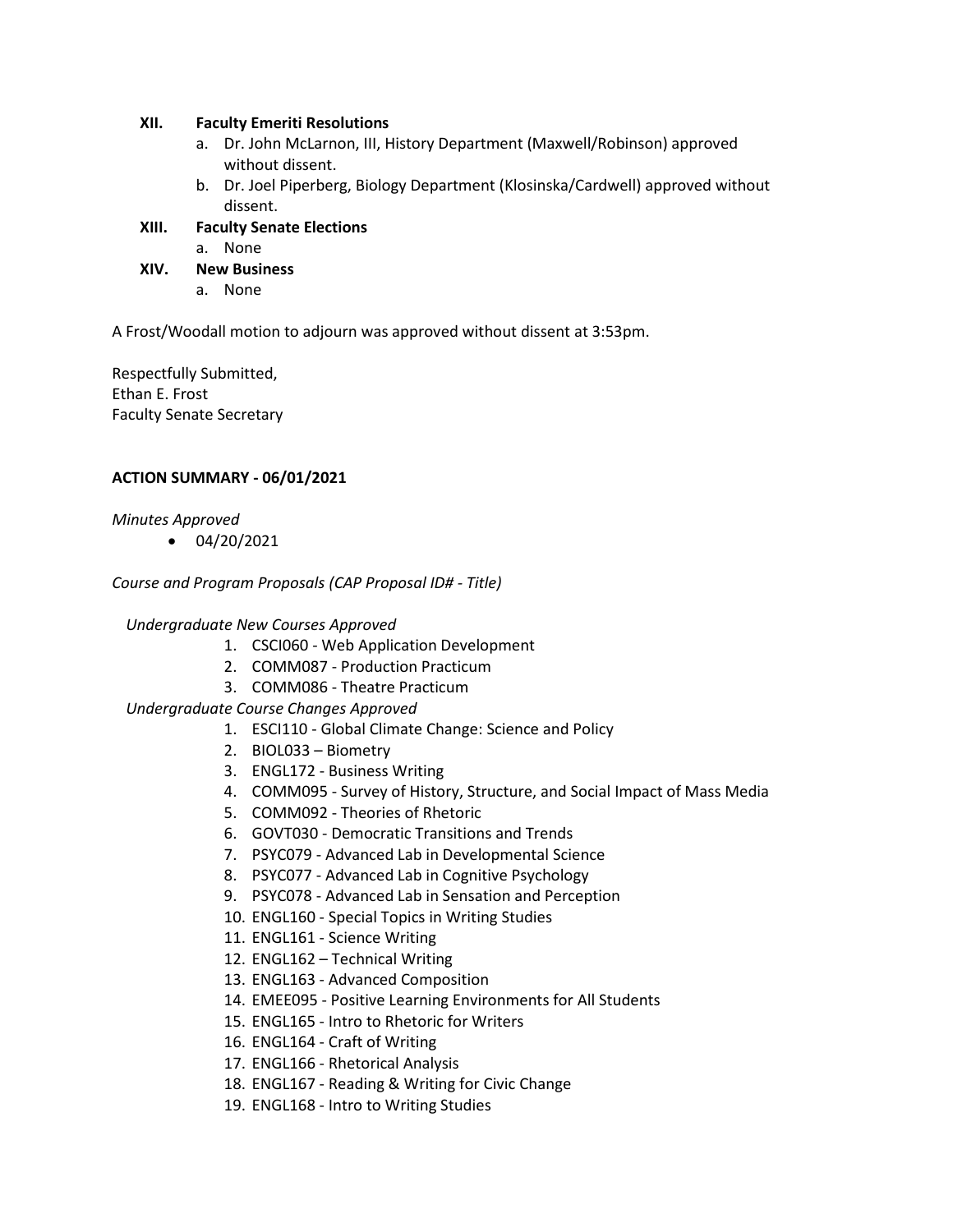- 20. ENGL169 Web Writing and Content Management
- 21. ENGL170 Digital Portfolio
- 22. ENGL171 Writing in the Disciplines
- 23. ENGL173 Editing for Publication
- 24. ENGL174 Creative Writing
- 25. ENGL151 African-American Literature II: The Depression Through the Black Arts Movement
- 26. COMM056 Small Group Communication
- 27. WSSD048 Wellness
- 28. COMM076 Persuasion
- 29. COMM065 Communication and Conflict Management
- 30. COMM082 Introduction to Audio and Video
- 31. ENGL150 Comparative Literature I: 1850-1925
- 32. ENGL152 Poetry Seminar
- 33. COMM063 Communication/Culture/Community

*Undergraduate Program Changes Approved*

- 1. COMM057 Communication Studies
- 2. COMM097 Media Art Production\*
- 3. BIOL031 BS Biology Botany Option
- 4. COMM094 B.S. Speech Communication
- 5. COMM093 BS in Speech Communication with option in Theatre
- 6. COMM088 B.A. Entertainment Technology
- 7. CSCI058 Computer Science Major
- 8. MUSI089 Bachelor of Science in Music Industry, Music Audio Technology Concentration
- 9. ENGL125 English, ESL option and Linguistics option

*Graduate New Courses Approved*

- 1. EDFN064 Disciplinary Thinking
- 2. EDFN063 Teaching and Learning in Secondary Classrooms
- 3. EDFN065 Inquiry into Inclusive Classroom Instruction
- 4. EDFN066 Universal Design for Learning: Curricular Access for All Students
- 5. NURS071 Nursing Leadership and Administration
- 6. NURS072 Leading Quality and Safety
- 7. NURS073 Healthcare Financing and Value-Based Care
- 8. NURS074 Leading Others and Organizations
- 9. NURS075 Nursing Leadership Practicum

*Graduate Course Changes Approved*

- 1. NURS079 Research Methodology
- 2. SOWK052 SOWK 525 Research Methods
- 3. SOWK062 Advanced Field Practicum I
- 4. SOWK055 Field Practicum II
- 5. SOWK058 Advanced Social Welfare Policy
- 6. SOWK054 Field Practicum I
- 7. PSYC052 Child Psychopathology
- 8. PSYC054 Internship in Psychology
- 9. PSYC057 Psychological Assessment I
- 10. PSYC062 Consultation
- 11. PSYC060 Internship Seminar in School Psychology